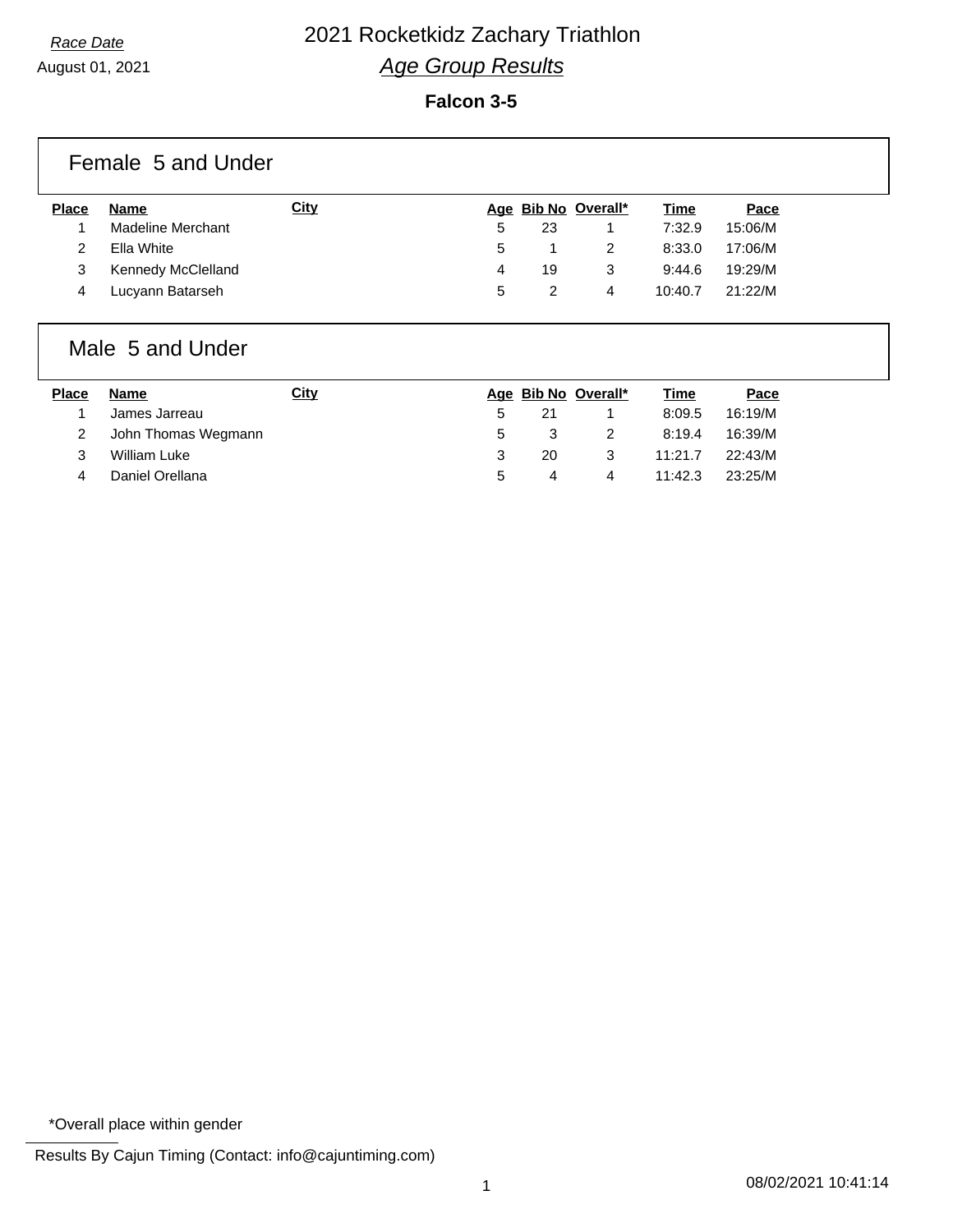August 01, 2021

## **Beginner/Sputnik 6-7**

|              | Female 6 to 7              |             |   |    |                     |         |         |
|--------------|----------------------------|-------------|---|----|---------------------|---------|---------|
| <b>Place</b> | <b>Name</b>                | <b>City</b> |   |    | Age Bib No Overall* | Time    | Pace    |
|              | Madelyn Langford           |             |   | 29 |                     | 12:57.4 | 8:06/M  |
| 2            | Paisley Janes              |             | 7 | 12 | 2                   | 14:52.3 | 9:18/M  |
| 3            | <b>Evangeline Southall</b> |             | 6 |    | 3                   | 15:00.3 | 9:23/M  |
| 4            | Alejandra Batarseh         |             | 7 | 18 | 4                   | 15:10.5 | 9:29/M  |
| 5            | Hollen Jenkins             |             | 6 | 30 | 5                   | 15:57.1 | 9:58/M  |
| 6            | Lilly Carmena              |             | 7 | 17 | 6                   | 19:29.9 | 12:11/M |
|              | Catherine Nichols          |             | 7 | 28 | 7                   | 22:05.2 | 13:48/M |

### Male 6 to 7

| <b>Place</b> | <b>Name</b>          | City           |   |    | Age Bib No Overall* | Time    | Pace    |
|--------------|----------------------|----------------|---|----|---------------------|---------|---------|
|              | <b>Andrew Davis</b>  |                |   | 33 |                     | 11:35.3 | 7:15/M  |
| 2            | Luke White           |                |   | 26 | 2                   | 13:11.5 | 8:15/M  |
| 3            | Connor McArdle       |                |   | 9  | 3                   | 13:33.3 | 8:28/M  |
| 4            | <b>Trip Godfrey</b>  |                | 6 | 15 | 4                   | 14:37.8 | 9:09/M  |
| 5            | <b>Benton Daniel</b> |                |   | 34 | 5                   | 15:14.1 | 9:31/M  |
| 6            | Noah Wilburn         | Baton Rouge LA |   | 6  | 6                   | 17:01.5 | 10:38/M |
|              | Oliver Hibbard       |                | 6 | 13 |                     | 17:02.3 | 10:39/M |
| 8            | <b>Brooks Adams</b>  |                | 7 | 32 | 8                   | 19:17.9 | 12:04/M |

\*Overall place within gender

Results By Cajun Timing (Contact: info@cajuntiming.com)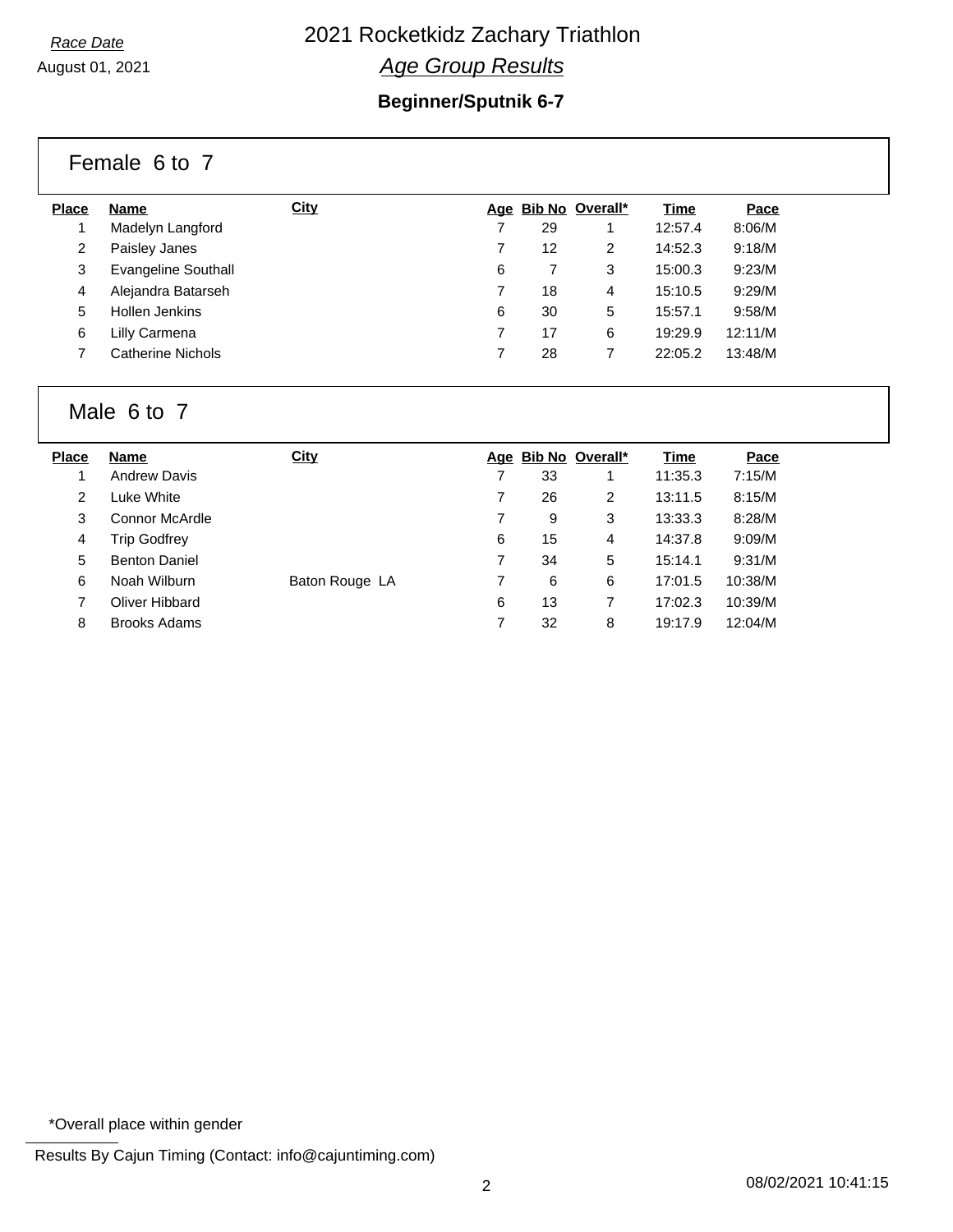August 01, 2021

#### **Apollo 8-10**

| Female 8 to 10 |                     |                |    |    |                     |         |         |  |
|----------------|---------------------|----------------|----|----|---------------------|---------|---------|--|
| <b>Place</b>   | Name                | <b>City</b>    |    |    | Age Bib No Overall* | Time    | Pace    |  |
|                | Ava Braendel        |                | 10 | 57 | 1                   | 20:35.3 | 7:55/M  |  |
| $\overline{2}$ | Molly Luke          | Baton Rouge LA | 8  | 46 | $\overline{2}$      | 21:07.8 | 8:08/M  |  |
| 3              | Kate Bonaventure    |                | 8  | 58 | 3                   | 23:17.1 | 8:57/M  |  |
| $\overline{4}$ | Emma Wegmann        |                | 8  | 61 | 4                   | 23:31.8 | 9:03/M  |  |
| 5              | <b>Remie Stoute</b> |                | 10 | 41 | 5                   | 26:10.3 | 10:04/M |  |
| 6              | Rose Best           |                | 8  | 66 | 6                   | 27:25.4 | 10:33/M |  |
| 7              | Laynie Daunis       |                | 8  | 55 | 7                   | 28:53.2 | 11:07/M |  |
| 8              | Lexie Hibbard       |                | 8  | 49 | 8                   | 30:04.7 | 11:34/M |  |
| 9              | Noa Haviland        |                | 10 | 51 | 9                   | 44:39.9 | 17:11/M |  |
|                |                     |                |    |    |                     |         |         |  |

### Male 8 to 10

| Name                      | City            |    |    |     | Time                   | Pace    |
|---------------------------|-----------------|----|----|-----|------------------------|---------|
| <b>Andrew White</b>       | Prairieville LA | 9  | 40 |     | 18:12.1                | 7:00/M  |
| Eli Wallis                |                 | 8  | 62 | 2   | 20:57.7                | 8:04/M  |
| <b>Chadwick Potter</b>    |                 | 9  | 65 | 3   | 21:02.9                | 8:06/M  |
| <b>Atticus Southall</b>   | Zachary LA      | 10 | 42 | 4   | 21:42.1                | 8:21/M  |
| Bryan Langford            |                 | 9  | 47 | 5   | 22:03.7                | 8:29/M  |
| John Percy Jarreau        |                 | 8  | 63 | 6   | 22:55.7                | 8:49/M  |
| Lucas Jarreau             |                 | 9  | 48 | 7   | 24:06.0                | 9:16/M  |
| <b>Phillip Carmichael</b> | Baton Rouge LA  | 9  | 56 | 8   | 24:12.4                | 9:19/M  |
| <b>Wesley Hebert</b>      |                 | 8  | 50 | 9   | 25:26.0                | 9:47/M  |
| <b>Wilton Pfifer</b>      |                 | 9  | 44 | 10  | 25:42.7                | 9:53/M  |
| <b>Kellar Godfrey</b>     |                 | 9  | 52 | 11  | 26:51.5                | 10:20/M |
| Henry Orellana            |                 | 9  | 64 | 12  | 29:16.3                | 11:16/M |
| Owen Arceneaux            |                 | 9  | 60 | 13  | 30:57.9                | 11:55/M |
|                           |                 |    |    | Age | <b>Bib No Overall*</b> |         |

\*Overall place within gender

Results By Cajun Timing (Contact: info@cajuntiming.com)